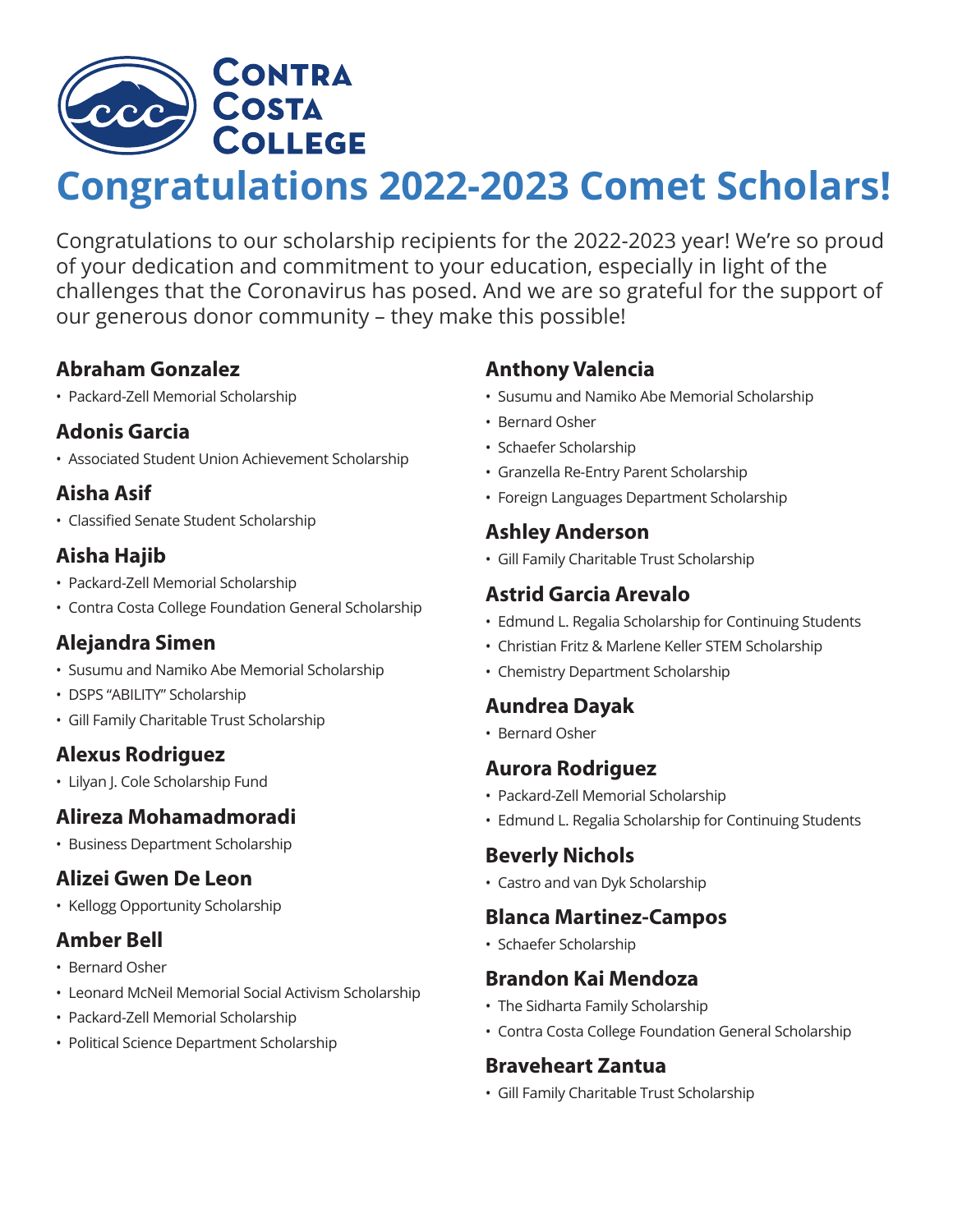# **Chandra Davies**

- Brainard-Tarp-Lyke Biology Scholarship
- The Sidharta Family Scholarship
- Biological Science Department Scholarship

# **Chasya Thierry**

• Packard-Zell Memorial Scholarship

# **Christina Elliott**

- Dr. Intisar Shareef Scholarship
- Narayan R. Sanwal Scholarship
- #cccwheresmycheck Scholarship

# **Clarissa Dimas**

• Associated Student Union Leadership Scholarship

# **Cristine Marie Empig**

• Michael J. Catalano Nursing Scholarship

# **Cristofer Leon**

• Contra Costa College Foundation General Scholarship

## **Daisy Barragan**

• EOPS Ollie Baylis-Payne Transfer Scholarship

## **Dalaneo' Revels**

• Packard-Zell Memorial Scholarship

# **Elda Hernandez**

• Retired Nursing Instructor Kathleen H. Allan Memorial **Scholarship** 

# **Elena Barroso**

• Early Childhood Education Department Scholarship

# **Franklin Daniels**

• Associated Student Union Achievement Scholarship

## **Georgina Valdez**

- Edmund L. Regalia Scholarship for Continuing Students
- Packard-Zell Memorial Scholarship

# **Gracie Conda-Tyler**

- Associated Student Union Achievement Scholarship
- Packard-Zell Memorial Scholarship

# **Guillermina Martinez de Perez**

• EOPS for Continuing Students Scholarship

# **Hajar Alzoqari**

- Bernard Osher
- Associated Student Union Leadership Scholarship

# **Hala Nagi**

- Helen Benjamin Scholarship
- Janis McNair Memorial Scholarship
- Sy & Beverly Zell Scholarship

## **Jackie Duong**

• EOPS Ollie Baylis-Payne Transfer Scholarship

## **Jacqueline Jimenez**

• Schaefer Scholarship

#### **Jamai Johnson**

• Granzella Re-Entry Parent Scholarship

#### **Jametra Oates**

- Health and Human Services Department Scholarship
- #cccwheresmycheck Scholarship

## **Jamie Tianero**

• Associated Student Union Achievement Scholarship

#### **Jammie Yacovetti**

- Packard-Zell Memorial Scholarship
- Genirberg Family Scholarship
- Associated Student Union Leadership Scholarship

# **Jason Earley**

• John P. Christenson Scholarship

#### **Jennifer Gomez**

• Dean Lesher Scholarship

# **Jennifer Ordonez**

• Schaefer Scholarship

# **Jessica Gallardo**

- The Haist Family Tool Scholarship
- Powered by Rotary Automotive Scholarship

#### **Jesus Villa**

- The Haist Family Tool Scholarship
- Powered by Rotary Automotive Scholarship

## **Joanne Watts**

• EOPS Ollie Baylis-Payne Transfer Scholarship

## **Joseph Wilson**

• Sy & Beverly Zell Scholarship

#### **Joshua Urbina**

• Edmund L. Regalia Scholarship for Continuing Students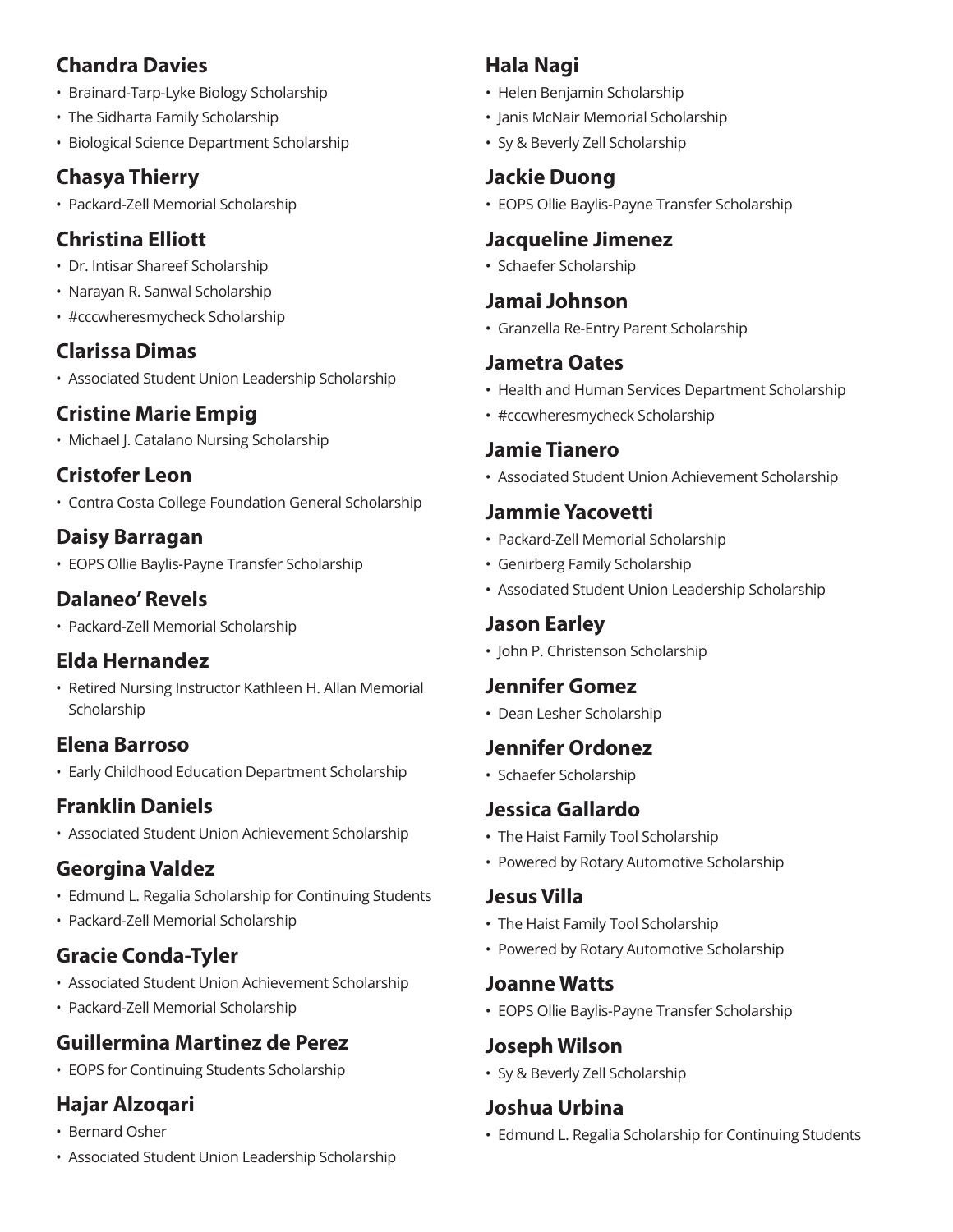## **Karla Romero**

- Edmund L. Regalia Scholarship for Continuing Students
- Packard-Zell Memorial Scholarship
- Contra Costa College Foundation General Scholarship

## **Kayla Gonzalez**

• Contra Costa College Foundation General Scholarship

#### **Kendrika Burge Watson**

• Dr. Intisar Shareef Scholarship

## **Leslie Mendoza**

• Bert Coffey ScholarshipMack and Gaye Williams Scholarship

# **Lhakpa Lama**

- K Huang Scholarship
- Dean Lesher Scholarship
- Kellogg Opportunity Scholarship

## **Liliana Perez**

• EOPS Ollie Baylis-Payne Transfer Scholarship

## **Lisa Saefong**

• Packard-Zell Memorial Scholarship

#### **Manisha Kunwar**

• Dr. Paul and Carolyn Gan Family Scholarship

## **Marcen Andrea Garcia**

• Genirberg Family Scholarship

#### **Maria Cortez-Cortez**

• Packard-Zell Memorial Scholarship

# **Maria Flores**

• Bernard Osher

## **Marie Anafe Recinto**

• Packard-Zell Memorial Scholarship

## **Marisol Bernal**

• Contra Costa College Foundation General Scholarship

## **Marivic Almeida**

• Nursing Program -- Doctor's Outstanding Service - First Year Student Award

## **Marlene Hernandez**

• Ansel Boynton Memorial Scholarship

# **Meaghan Yarnold**

• Packard-Zell Memorial Scholarship

# • Carl Vincent Ansberry, Jr. Scholarship

# **Mei Yi Chan**

• Contra Costa College Foundation General Scholarship

#### **Michelle Korey**

• Dr. Paul and Carolyn Gan Family Scholarship

#### **Mikaela Webb**

• Health Care Professionals Scholarship for Nursing Students

#### **Montzerrat Hernandez**

• Fred Tarp Memorial Scholarship

#### **Nada Ahmed**

• Packard-Zell Memorial Scholarship

# **Nakia Taylor-Campbell**

• Edmund L. Regalia Scholarship for Continuing Students

#### **Nallely Sanchez**

• La Raza Program Scholarship

# **Nedaa Aljalab**

• EOPS Ollie Baylis-Payne Transfer Scholarship

#### **Nhu Trinh**

• Contra Costa College Foundation General Scholarship

## **Omar Zaidi**

• Packard-Zell Memorial Scholarship

## **Pabitra Shrestha**

• Genirberg Family Scholarship

## **Patricia Guerrero Medina**

• Pride Scholarship

# **Priscilla Galvez**

• Brandon Schnurr Memorial Scholarship

## **Rachel Cheshire**

- Genirberg Family Scholarship
- Packard-Zell Memorial Scholarship
- Victoria S. Jeung, MA, MS, BSN, RN
- The Dr. Saul Jones, Student Nurse "Superstar" Scholarship
- Edmund L. Regalia Scholarship for Continuing Students

#### **Rami Aldabbas**

- Christian Fritz & Marlene Keller STEM Scholarship
- Gill Family Charitable Trust Scholarship

## **Raquel Alvarez**

• D.G. Meremeyer Memorial Scholarship